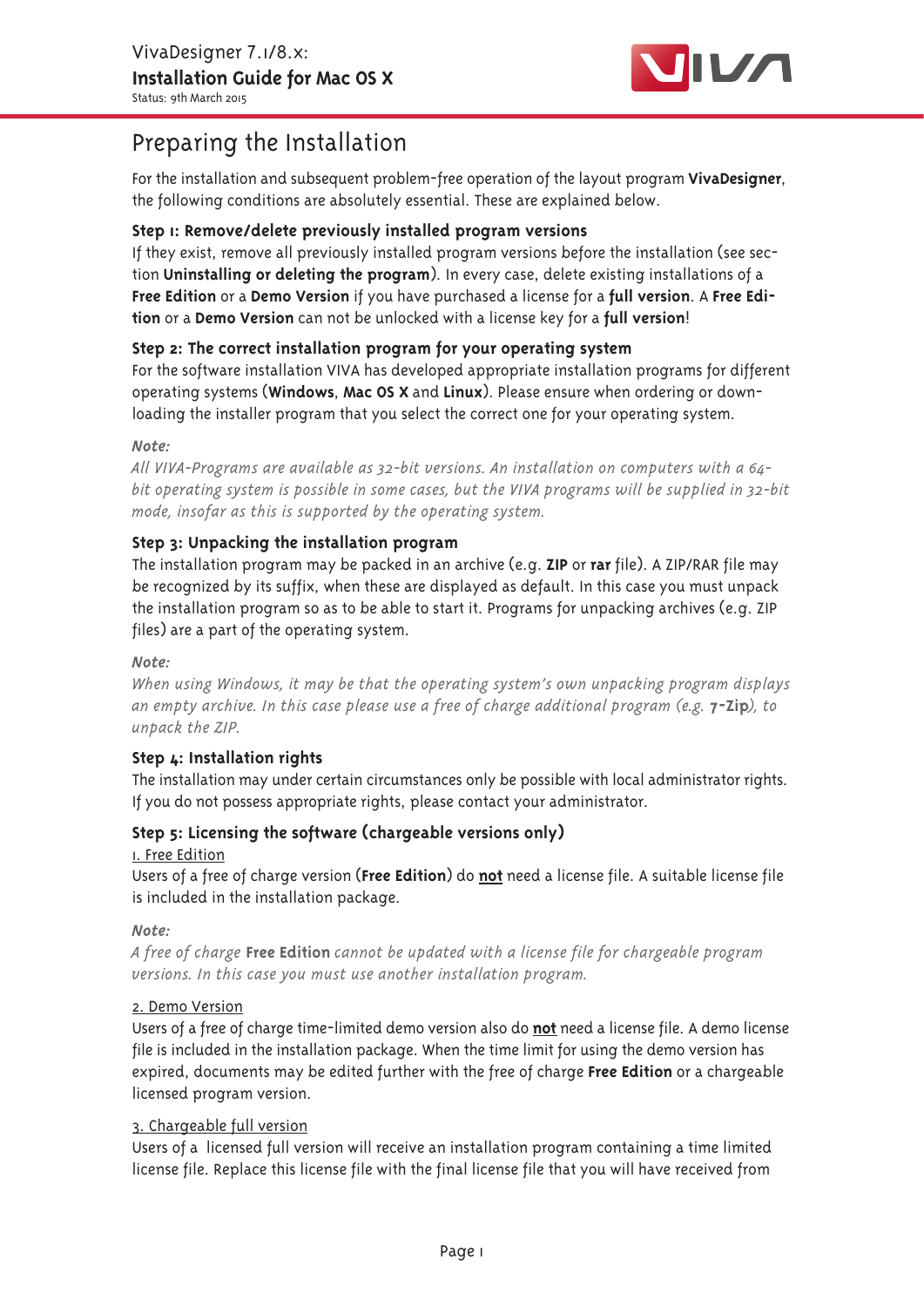

either VIVA or your product dealer after purchasing the software. The license file can be used for licensing a program on all platforms and has the suffix .vlk.

To exchange a time limited license file for a final license file for chargeable program versions (i.e Personal Edition or Commercial Edition), please see the section Update License Key.

#### Note:

- Do NOT try to open the license file with another program (Text Editor, etc.) or in a browser.
- Store the license file on your computer and note its location so that you have the license file for a later installation.

## Step 6: Hardware protection

Some special Desktop and Server applications are supplied by VIVA with a hardware protection key (Dongle) as well as the license file. If you have received software with hardware protection (e.g. with the purchase of server software), attach the hardware key to your computer's USB connection before you install the software. The VIVA application should recognise the hardware key automatically after installation, or at least after the computer is rebooted.

# Installation on Mac OS X

## Step <sub>I</sub>: Unpack the installation program

Double-click the file icon with the suffix **dmg**. The operating system will unpack the file and display it as a disk drive on the Desktop.

#### Step 2: Copy the program

Double-click the disk drive icon and drag the folder VivaDesigner into the program folder (Applications), or a folder of your choice (e.g. Desktop).

## Step 3: Install the QuickLook module

Drag the file VivaQuickLook.qlgenerator into the folder \Library\QuickLook on your hard drive or if necessary into your user folder.

## Step 4: Start the program

Start the program with a double click on the program icon.

#### Note:

If you have problems installing the program or starting the program after installation, please check your user rights. It may be that you do not possess the right to install software on your computer. In this case please refer to your Administrator.

## Step 5: Choose License File

With chargeable licensed versions or after expiry of a time limited program version, the program asks for a license file at the start. Select the appropriate license file with the suffix .vlk (see the section Preparing the Installation).

## **Customize Installation**

You can customize the program installation after the event if certain parts of the program should be stored on other drives or in networks. This can be helpful if, for example, some elements of the program (e.g. color lists, license files, etc.) are not stored locally, but are managed centrally. For this purpose Mac OS provides the Alias concept. You can create Aliases for individual files or for complete folders. An Alias can link to a local or a network drive.